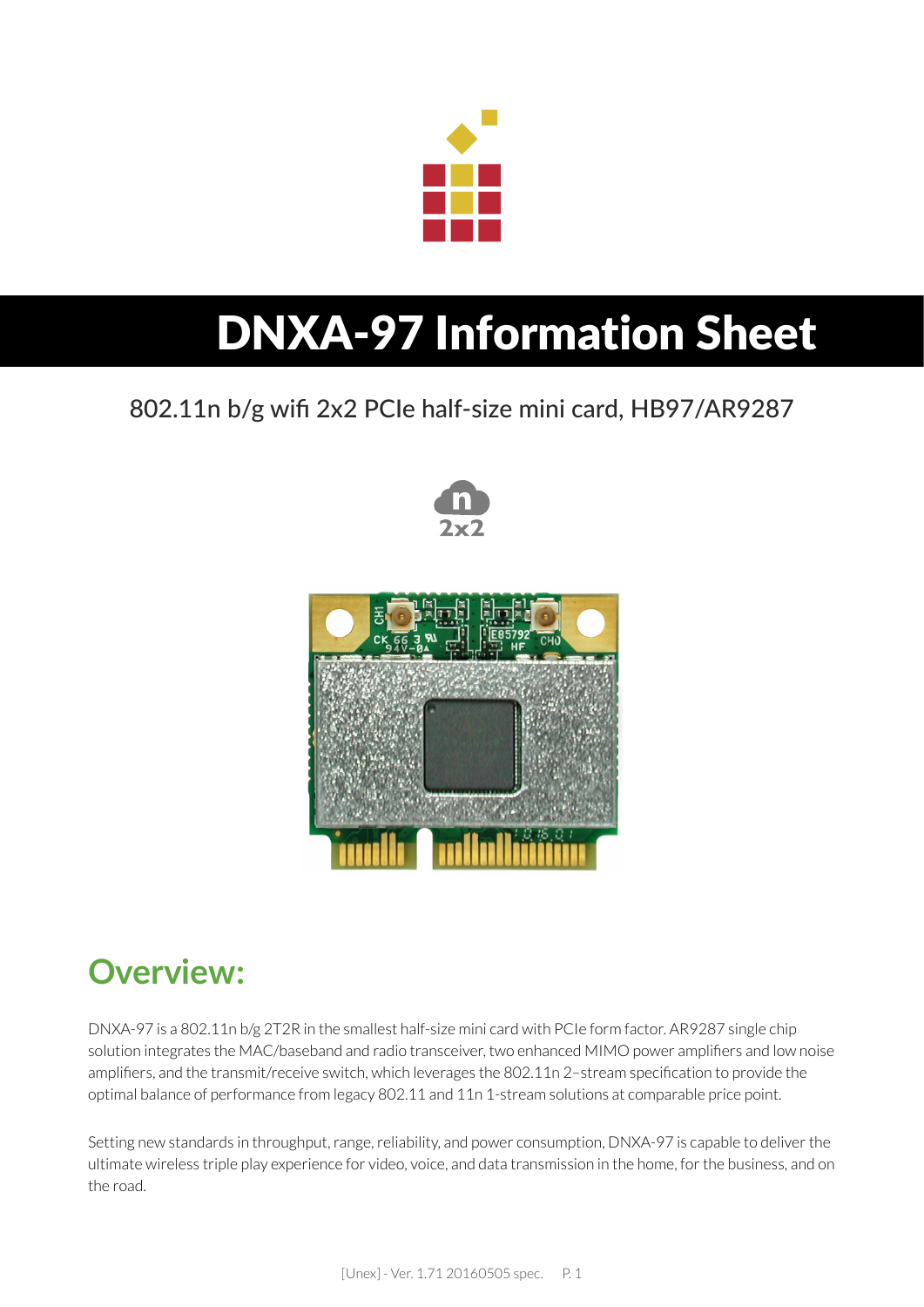### **Key Features:**

- » The smallest half-size mini card with [PCIe](http://www.pcisig.com/specifications/pciexpress/base#mini1.2) form factor in 2Tx/2Rx design is ideal for embedding into ultracompact devices or embedding additional mini cards with complimentary technologies at comparable price points.
- » Windows 2000/XP/Vista/7 driver enables manufacturers to quickly and easily bring new bandwidth intensive applications to market with trouble-free WiFi integration.
- » Supported by ath9k and FreeBSD providing Linux kernel driver for industrial, academic, or personal projects at highest flexibility and lowest cost.
- » Backward compatible to 802.11g and forward compatible to 802.11n provide the optimal upgrade path from legacy 802.11g and 802.11n 1-stream solutions.
- » Up to 300Mbps PHY rate capability reduces congestion and increases capacity for additional wireless devices.
- » Advanced radio design techniques effectively double the wireless coverage over legacy WLAN.
- » Compliant with IEEE 802.11b, 802.11d, 802.11e, 802.11g standards and 802.11i draft specification
- » RoHS compliance meets environment-friendly requirement.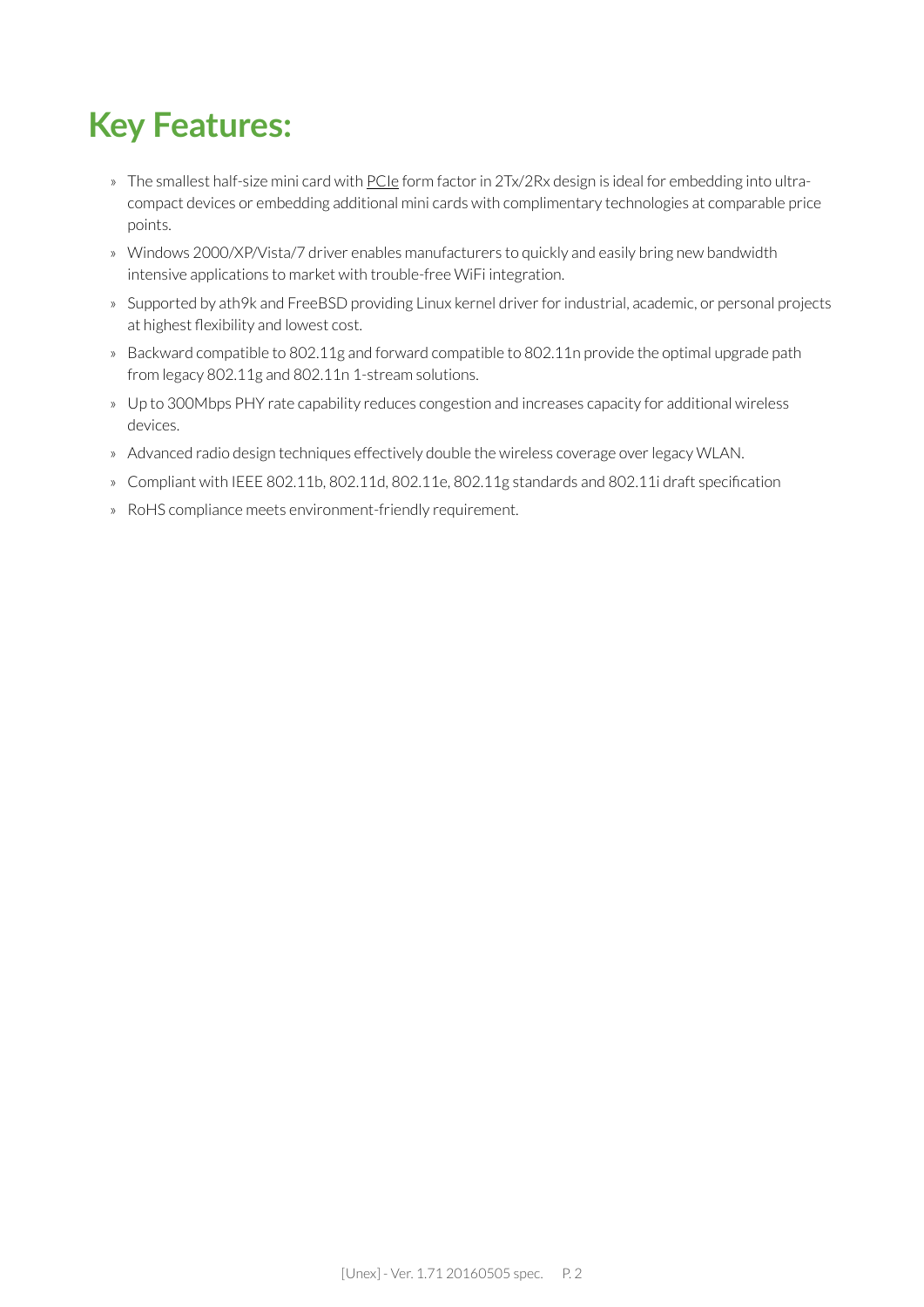### **Mechanical Outline:**



2. THE TOTAL THICKNESS OF PCBA IS 3.45mm.

**ISOMETRIC** REFERENCE ONLY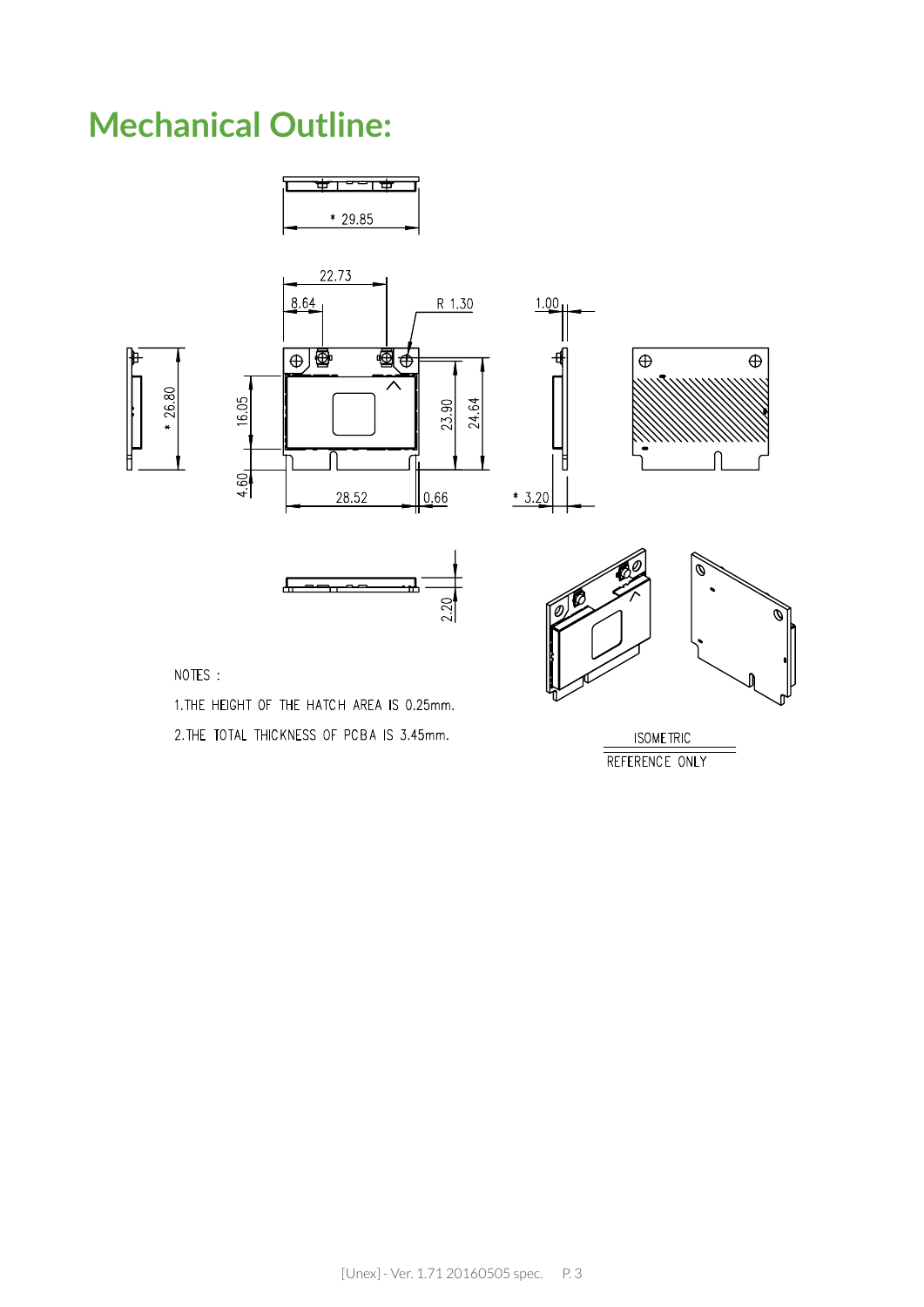## **Pin Assignment:**

| Pin Number                                     | Name              | Direction                                                                                         | Description                                                                                      |
|------------------------------------------------|-------------------|---------------------------------------------------------------------------------------------------|--------------------------------------------------------------------------------------------------|
| 4, 9, 15, 18, 21, 26, 27, 29, 34, 35<br>,43,50 | <b>GND</b>        | $\sim$                                                                                            | Ground.                                                                                          |
| 40                                             | <b>GND</b>        | $---$                                                                                             | No connection.                                                                                   |
| 45,47,49,51                                    | <b>RESERVED</b>   | $---$                                                                                             | No connection.                                                                                   |
| 39,41                                          | <b>RESERVED</b>   | $- - -$                                                                                           | connection 3.3V                                                                                  |
| 3,5,37                                         | <b>RESERVED</b>   | 1/O                                                                                               | No connection.                                                                                   |
| 8, 10, 12, 14, 16, 17, 19                      | NC                | $\overline{a}$                                                                                    | No connection.                                                                                   |
| 33                                             | PETp0             | Analog input signal                                                                               | Differential receive                                                                             |
| 31                                             | PET <sub>nO</sub> | Analog input signal                                                                               | Differential receive                                                                             |
| 25                                             | <b>PERPO</b>      | Analog output signal                                                                              | Differential trnasmit                                                                            |
| 23                                             | PERNO             | Analog output signal                                                                              | Differential trnasmit                                                                            |
| 13                                             | REFCLK+           | Analog output signal                                                                              | Differential reference clock (100MHz).                                                           |
| 11                                             | REFCLK-           | Analog output signal                                                                              | Differential reference clock (100MHz).                                                           |
| 20                                             | WLAN DISABLE L    | 1/O                                                                                               | <b>WLAN DISABLE</b>                                                                              |
| $\overline{7}$                                 | CLKREQ_L          | A digital output signal with open<br>drain                                                        | Reference clock request, open drain                                                              |
| 22                                             | PERST_L           | Input siganls with weak internal<br>pull-down, to prevent siganls from<br>floating when left open | PCI Express reset with weak pull down                                                            |
| $\mathbf{1}$                                   | WAKE_L            | A digital output signal with open<br>drain                                                        | Reserved for 3.3V or WAKE2_L (Request to service a<br>fuction-initiated wake event, open drain). |
| 32                                             | SMB_DATA          |                                                                                                   | No connection.                                                                                   |
| 30                                             | SMB_CLK           |                                                                                                   | No connection.                                                                                   |
| 46                                             | LED_WPAN_L        | $\bigcirc$                                                                                        | No connection.                                                                                   |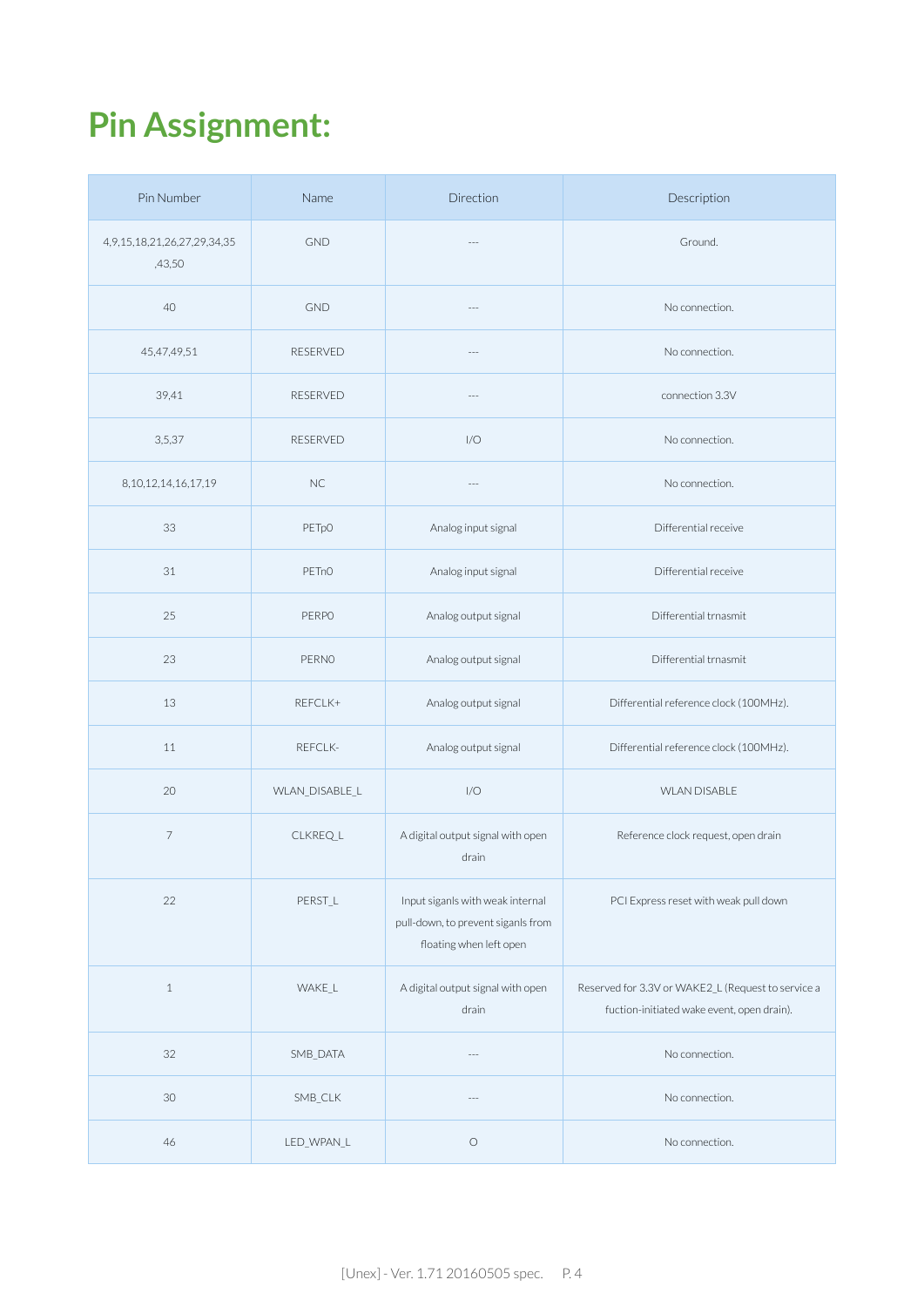| 44      | LED_WLAN_L | $\circ$              | <b>GPIO</b>     |
|---------|------------|----------------------|-----------------|
| 42      | LED_WWAN_L | $\cdots$             | No connection.  |
| 38      | USB D+     | 1/O                  | USB_P           |
| 36      | USB_D-     | 1/O                  | USB_N           |
| 6,28,48 | 1.5V       | $\cdots$             | No connection.  |
| 2,52    | 3.3V       | $\sim$ $\sim$ $\sim$ | 3.3V            |
| 24      | 3.3VAUX    | $\sim$ $\sim$ $\sim$ | 3.3V or 3.3VAUX |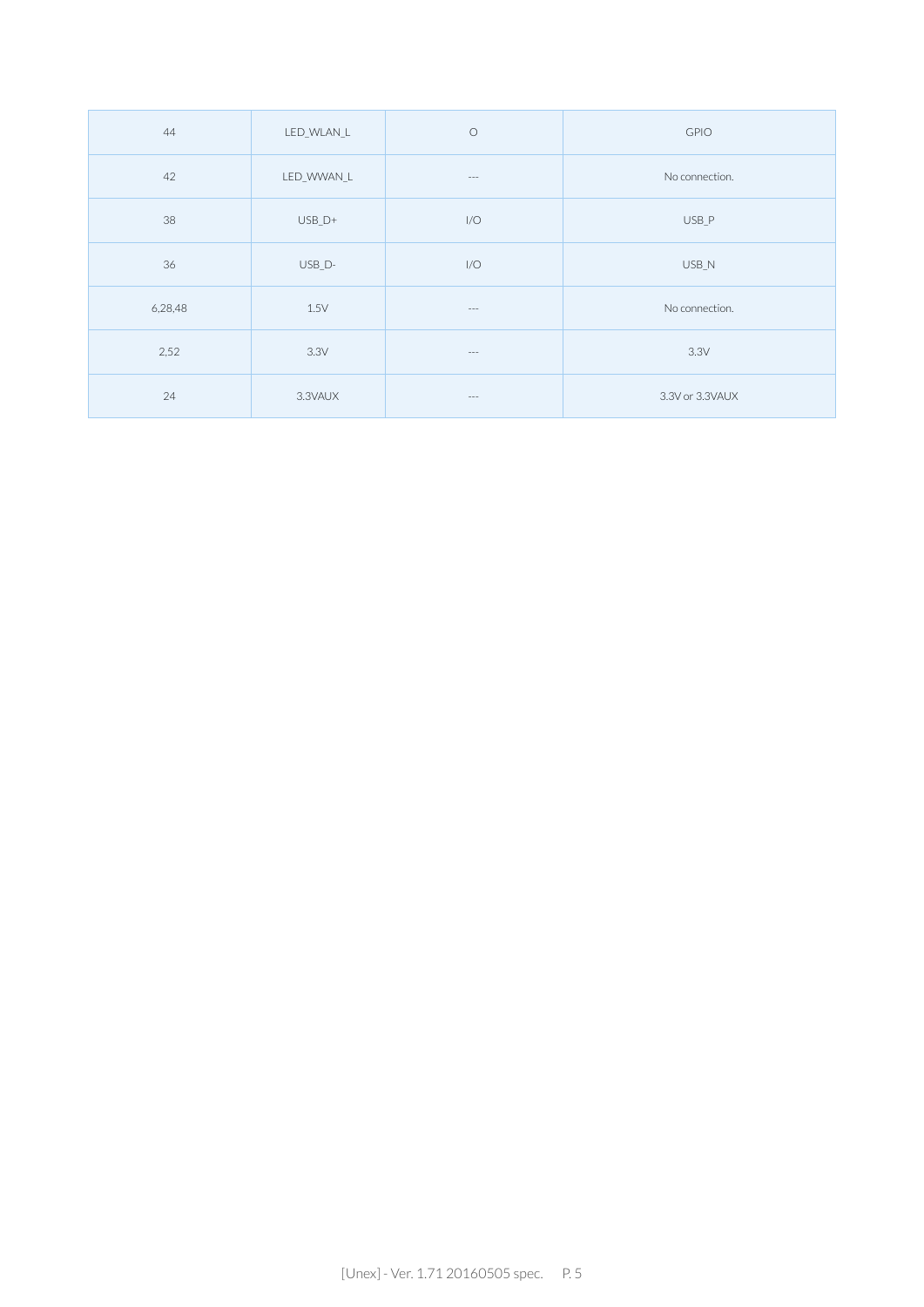### **Packing:**

Tray Box: 100 pcs/tray box, 309mm (L) x 233mm (W) x 29mm (H)

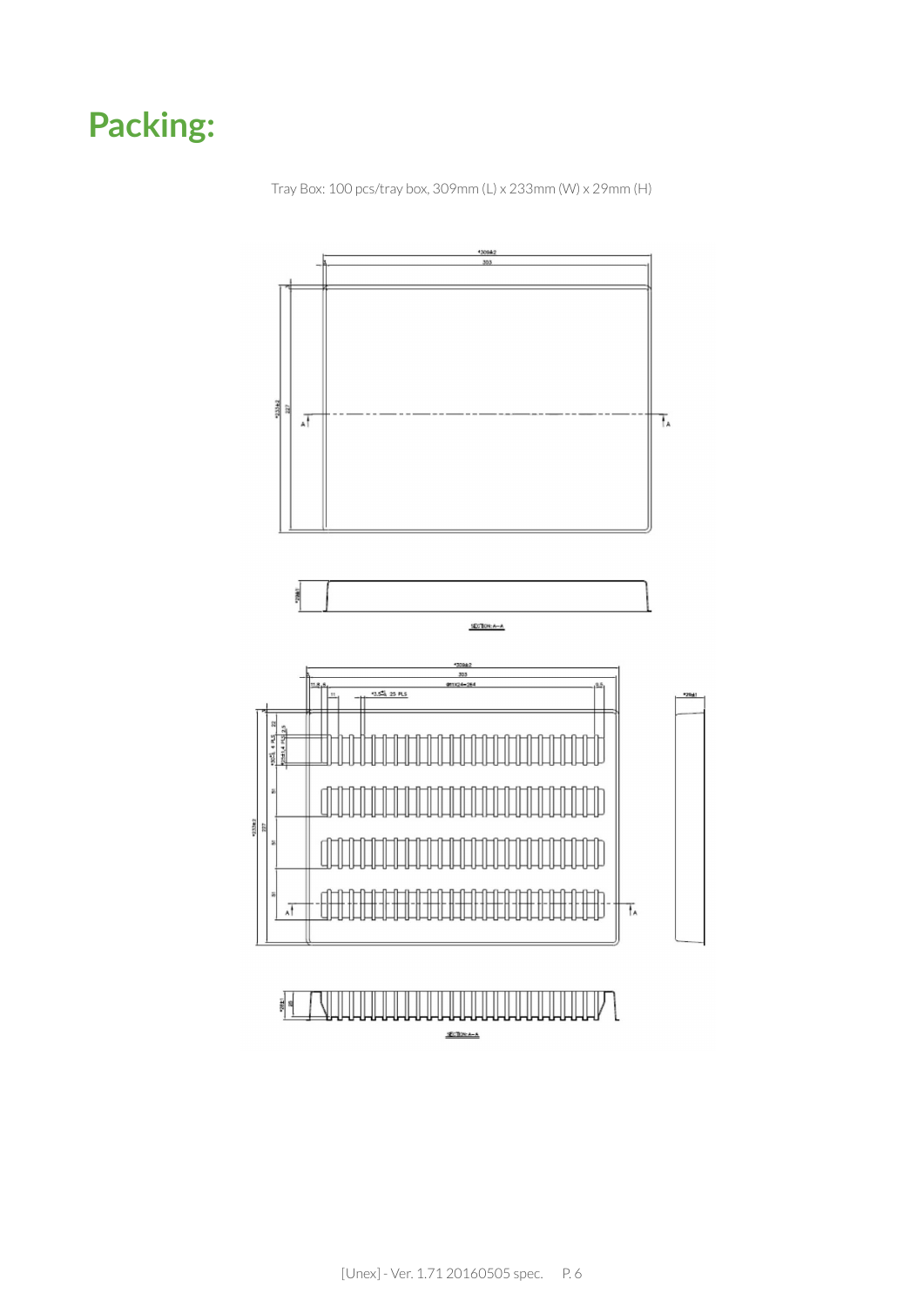Carton: 10 tray box/carton or 1,000 pcs/carton, 323mm (L) x 247mm (W) x 320mm (H)

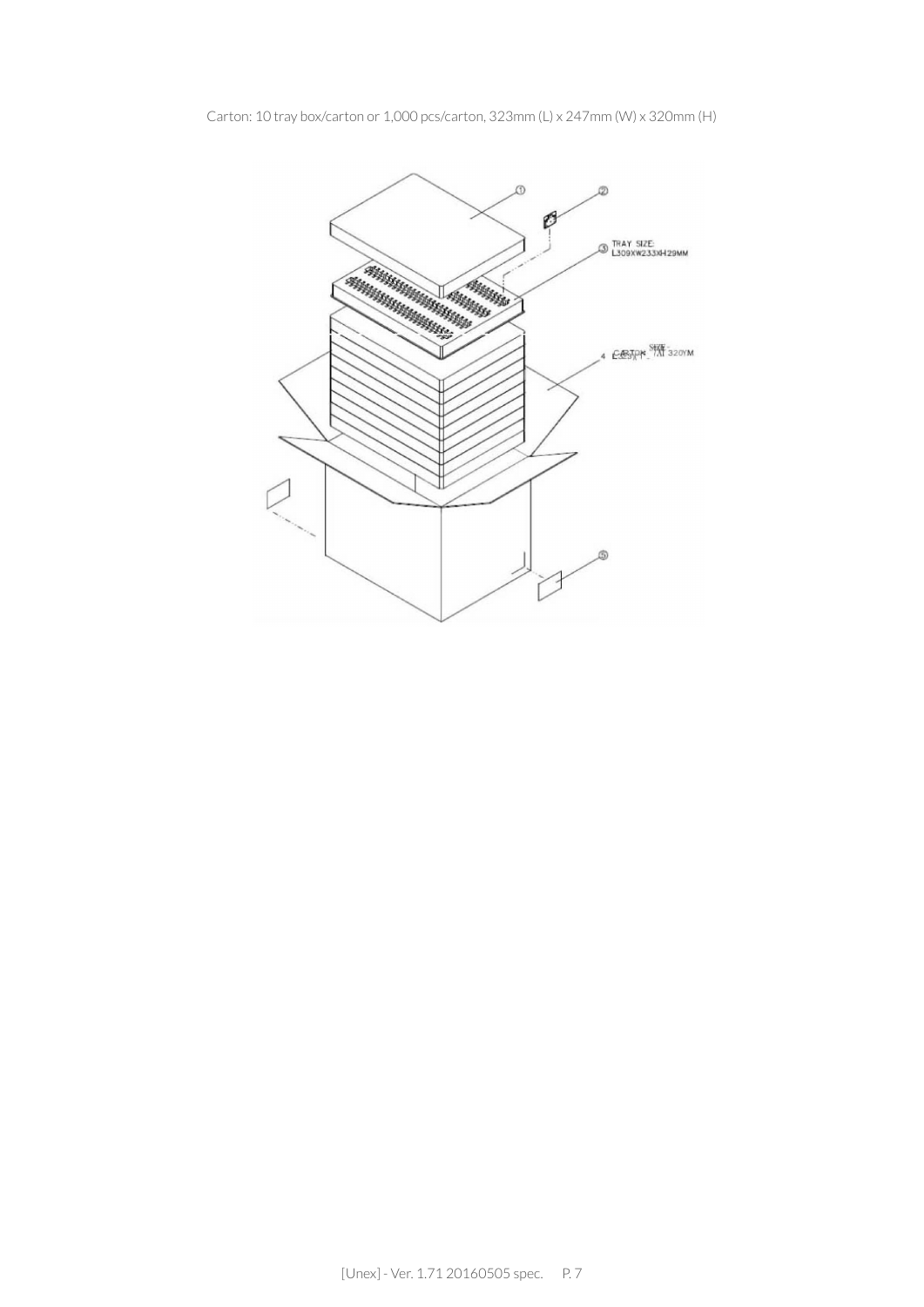### **Specifications:**

| Main Chipset            | Atheros® AR9287                                                                                                                                                                                |
|-------------------------|------------------------------------------------------------------------------------------------------------------------------------------------------------------------------------------------|
| Tx/Rx                   | 2T2R                                                                                                                                                                                           |
| Standard<br>Conformance | 802.11b, 802.11g, and 802.11n                                                                                                                                                                  |
| <b>Frequency Range</b>  | » USA: 2.400 ~ 2.483GHz<br>» Europe: 2.400 ~ 2.483GHz<br>» Japan: 2.400 ~ 2.497GHz<br>» China: 2.400 ~ 2.483GHz                                                                                |
| Interface               | PCI Express ® mini-card rev. 1.2                                                                                                                                                               |
| <b>Channel Spacing</b>  | 20MHz                                                                                                                                                                                          |
| Operation<br>Voltage    | $3.3V \pm 5%$                                                                                                                                                                                  |
| Operating<br>Channels   | » USA/Canada: 11 (1~11)<br>» Major Europe Countries: 13 (1~13)<br>» France: 4 (10~13)<br>Japan: 14 on 802.11b (1~13 or 14th), 13 on 802.11g (1~13)<br>$\rangle\!\rangle$<br>» China: 13 (1~13) |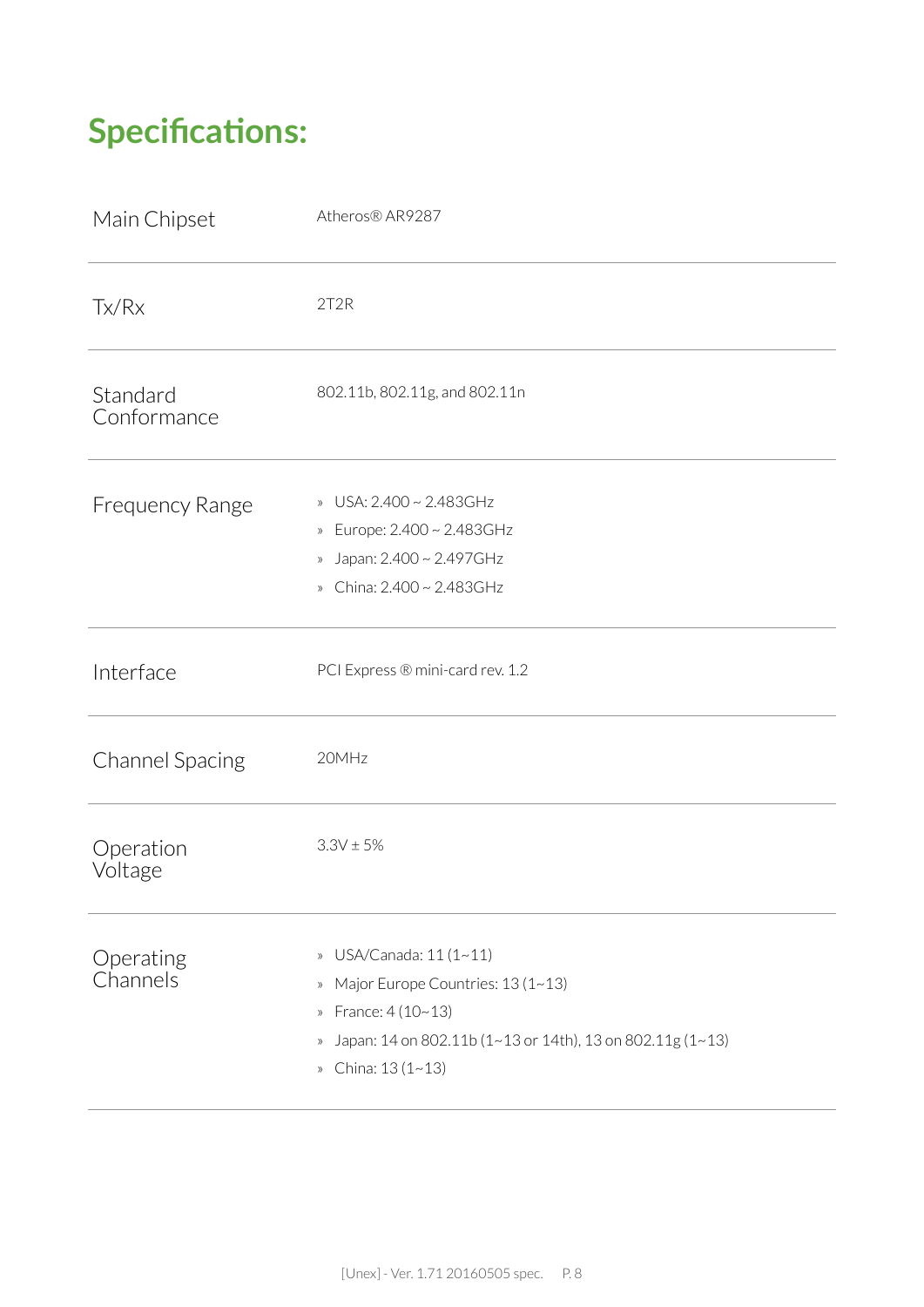| Data Rate                                                                           | 802.11b: 1, 2, 5.5 and 11Mbps<br>$\rangle\!\rangle$<br>802.11g: 6, 9, 12, 18, 24, 36, 48, 54Mbps<br>$\rangle\!\rangle$<br>802.11n:<br>$\mathcal{D}$<br>» 20MHz channel:<br>1Nss: 65Mbps @ 800GI, 72.2Mbps @ 400GI (Max.)<br>$\rangle\!\rangle$<br>2Nss: 130Mbps @ 800GI, 144.4Mbps @ 400GI (Max.)<br>$\rangle\!\rangle$<br>40MHz channel:<br>$\rangle\!\rangle$<br>1Nss: 135Mbps @ 800GI, 150Mbps @ 400GI (Max.)<br>$\rangle\!\rangle$<br>2Nss: 270Mbps @ 800GI, 300Mbps @ 400GI (Max.)<br>$\rangle\!\rangle$ |                                                           |
|-------------------------------------------------------------------------------------|---------------------------------------------------------------------------------------------------------------------------------------------------------------------------------------------------------------------------------------------------------------------------------------------------------------------------------------------------------------------------------------------------------------------------------------------------------------------------------------------------------------|-----------------------------------------------------------|
| Power<br>Consumption                                                                | FTP Tx<br>AP scanning, no association                                                                                                                                                                                                                                                                                                                                                                                                                                                                         | 802.11n(2.4GHz)<br>Avg./Max. (mW)<br>1749/1947<br>264/290 |
| <b>Transmit Power</b><br>Settings<br>(for<br>each channel,<br>tolerance $\pm 2dB$ ) | 802.11b: +16dBm<br>$\rangle$<br>802.11g:<br>$\rangle\!\rangle$<br>+16dBm@6~36Mbps<br>$\rangle\!\rangle$<br>+14Bm @ 48Mbps<br>$\rangle$<br>» +11dBm@54Mbps<br>802.11n 2.4GHz/HT20:<br>$\mathcal{D}$<br>$* + 16$ dBm @ MCS 0 ~ 3<br>+15.5dBm @ MCS 4<br>$\rangle\!\rangle$<br>» +13.5dBm@MCS5                                                                                                                                                                                                                   |                                                           |

» +11.5dBm @ MCS 6

- » +9dBm @ MCS 7
- » +19dBm @ MCS 8~11
- » +18.5dBm @ MCS 12
- » +17dBm @ MCS 13
- » +15dBm @ MCS 14
- » +13dBm @ MCS 15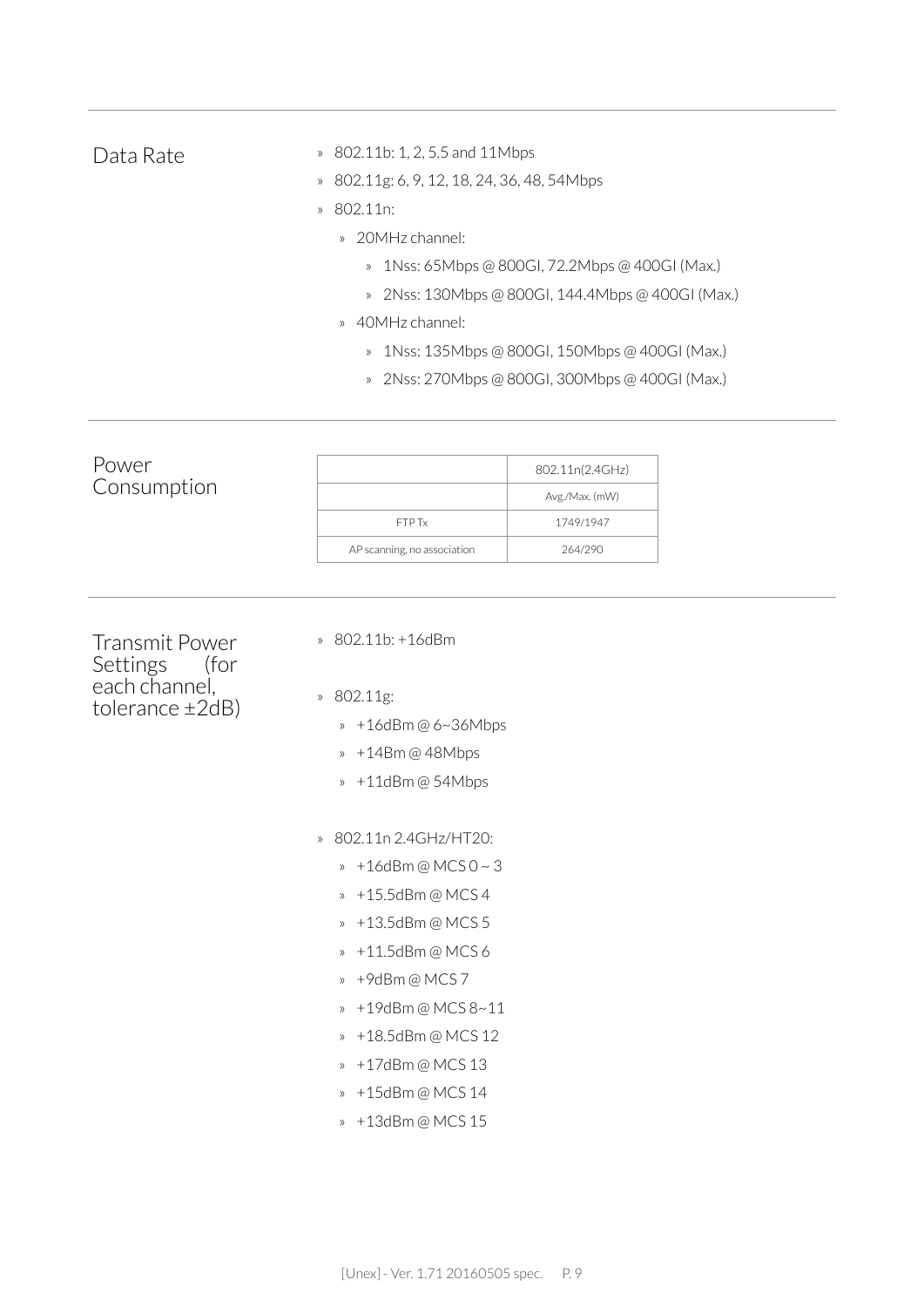- » 802.11n 2.4GHz/HT40:
	- » +16dBm @ MCS 0 ~ 3
	- » +14.5dBm @ MCS 4
	- » +12.5dBm @ MCS 5
	- » +10.5dBm @ MCS 6
	- » +8dBm @ MCS 7
	- » +19dBm @ MCS 8~11
	- » +17.5dBm @ MCS 12
	- » +15.5dBm @ MCS 13
	- » +13.5dBm @ MCS 14
	- » +11dBm @ MCS 15

Receiver Sensitivity (Rx0 + Rx1, Tolerance  $\pm 2dB$ )

| Data Rate   | IEEE Spec. (dBm) | Typical/Maximum(dBm) |
|-------------|------------------|----------------------|
| DBPSK(1M)   | not specified    | $-93/91$             |
| DQPSK(5.5M) | not specified    | $-92/90$             |
| CCK(11M)    | not specified    | $-91/89$             |

#### » 802.11g:

» 802.11b:

| Data Rate   | IEEE Spec. (dBm) | Typical/Maximum(dBm) |
|-------------|------------------|----------------------|
| BPSK(6M)    | $-82$            | $-93/ - 90$          |
| BPSK(9M)    | -81              | $-92/-89$            |
| QPSK(12M)   | $-79$            | $-91/-88$            |
| QPSK(18M)   | $-77$            | $-90/-87$            |
| 16-QAM(24M) | $-74$            | $-88/ -85$           |
| 16-OAM(36M) | $-70$            | $-85/ - 81$          |
| 64-QAM(48M) | -66              | $-81/-78$            |
| 64-QAM(54M) | $-65$            | $-79/ - 76$          |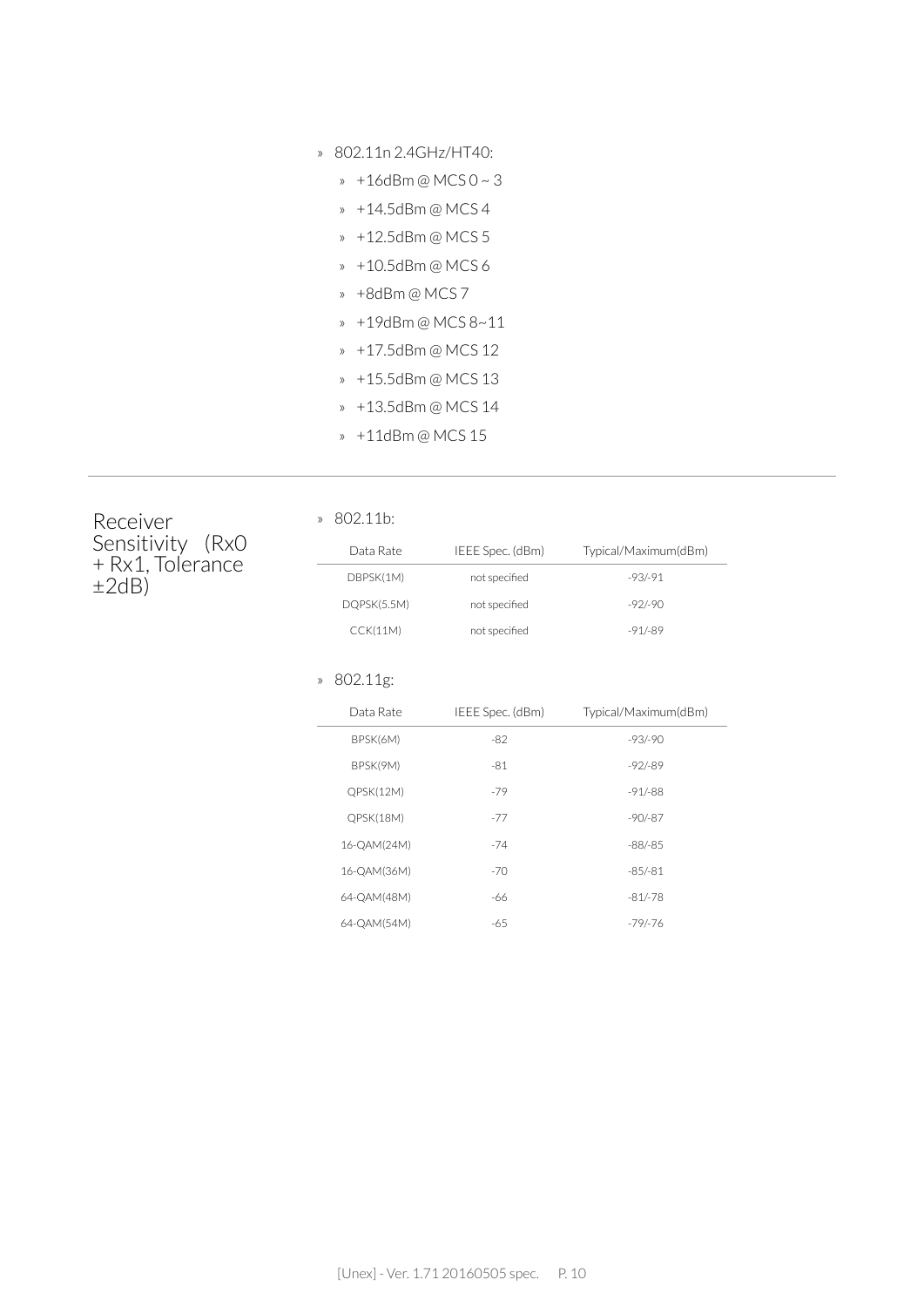#### » 802.11b/g/n, HT20:

| Data Rate    | IEEE Spec. (dBm) | Typical/Maximum(dBm) |
|--------------|------------------|----------------------|
| BPSK(MCSO)   | $-82$            | $-93/-90$            |
| QPSK(MCS1)   | $-79$            | $-92/-89$            |
| QPSK(MCS2)   | $-77$            | $-89/-86$            |
| 16-QAM(MCS3) | $-74$            | $-87/-84$            |
| 16-QAM(MCS4) | $-70$            | $-86/-83$            |
| 64-QAM(MCS5) | -66              | $-79/-76$            |
| 64-OAM(MCS6) | -65              | $-77/-74$            |
| 64-QAM(MCS7) | -64              | $-75/-72$            |

#### » 802.11b/g/n, HT40:

| Data Rate    | IEEE Spec. (dBm) | Typical/Maximum(dBm) |
|--------------|------------------|----------------------|
| BPSK(MCSO)   | $-79$            | $-90/-87$            |
| QPSK(MCS1)   | $-76$            | $-89/-86$            |
| QPSK(MCS2)   | $-74$            | -88/-85              |
| 16-OAM(MCS3) | $-71$            | $-84/ - 81$          |
| 16-QAM(MCS4) | -67              | $-81/-78$            |
| 64-OAM(MCS5) | -66              | $-77/ -74$           |
| 64-OAM(MCS6) | -62              | $-75/-72$            |
| 64-QAM(MCS7) | -61              | $-72/-69$            |
|              |                  |                      |

#### Operation **Distance**

#### » 802.11b:

|                    | Outdoor               |                    | Indoor             |
|--------------------|-----------------------|--------------------|--------------------|
| $\gg$              | 100m @ 11Mbps,        | $\rangle\!\rangle$ | 50m @ 11Mbps       |
| $\rangle$          | 200m@ 1Mbps           | $\rangle\!\rangle$ | 100m@ 1Mbps        |
| $\rangle\!\rangle$ | 802.11g:              |                    |                    |
|                    | Outdoor               |                    | Indoor             |
| $\rangle$          | 100m @ 54Mbps,        | $\rangle\!\rangle$ | 50m @ 54Mbps,      |
| $\rangle$          | 200m@6Mbps            | $\rangle\!\rangle$ | 100m @ 6Mbps       |
| $\mathcal{V}$      | 802.11 <sub>n</sub> : |                    |                    |
|                    | Outdoor               |                    | Indoor             |
| $\rangle$          | 30m @ MCS15/40Mhz,    | $\rangle\!\rangle$ | 30m @ MCS15/40Mhz, |
| $\rangle$          | 200m @ MCS0/20MHz     | $\rangle\!\rangle$ | 80m @ MCS0/20MHz   |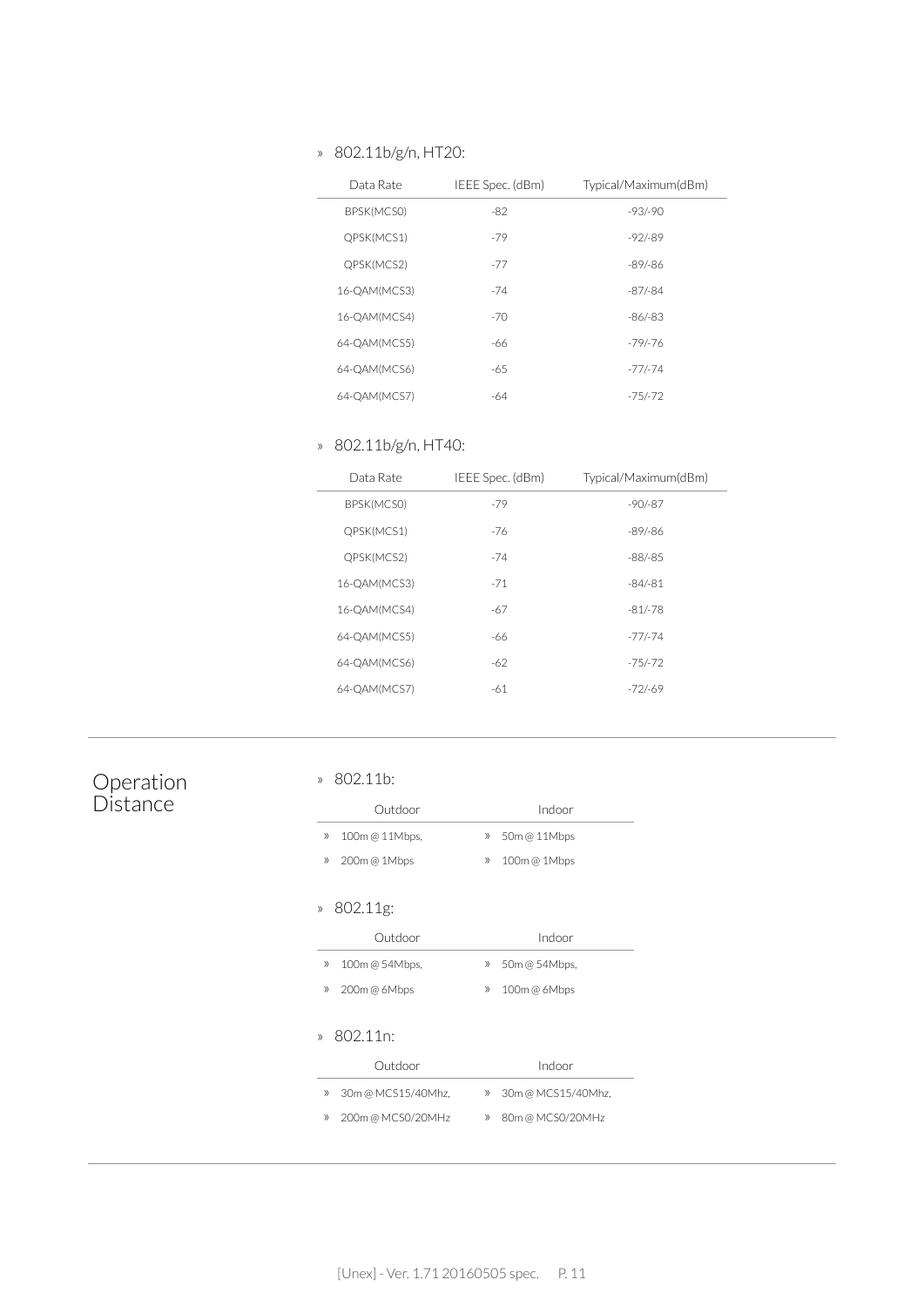| <b>MAC Protocol</b>               | CSMA/CA with ACK architecture 32-bit MAC                                                    |
|-----------------------------------|---------------------------------------------------------------------------------------------|
| Modulation<br>Technique           | » DSSS with CCK, DQPSK, DBPSK<br>» OFDM with BPSK, QPSK, 16QAM, 64QAM                       |
| Security                          | » 64-bit, 128-bit and 152-bit WEP encryption<br>» 802.1x authentication<br>» AES-CCM & TKIP |
| Operation<br>Systems<br>Supported | Linux(ath9k), Windows XP, Windows Vista, Windows 7                                          |
| Dimension                         | $26.65 \times 29.85$ mm ( $\pm$ 0.15mm) x 1.0 mm ( $\pm$ 0.10mm)                            |
| Operation<br>Temperature<br>Range | $0^{\circ}$ C ~ +70 $^{\circ}$ C ambient                                                    |
| Storage<br>Temperature<br>Range   | $-20^{\circ}$ C ~ $+80^{\circ}$ C                                                           |
| Operating<br>Humidity             | 15% ~ 95%, non-condensing                                                                   |
| Storage Humidity                  | max. 95%, non-condensing                                                                    |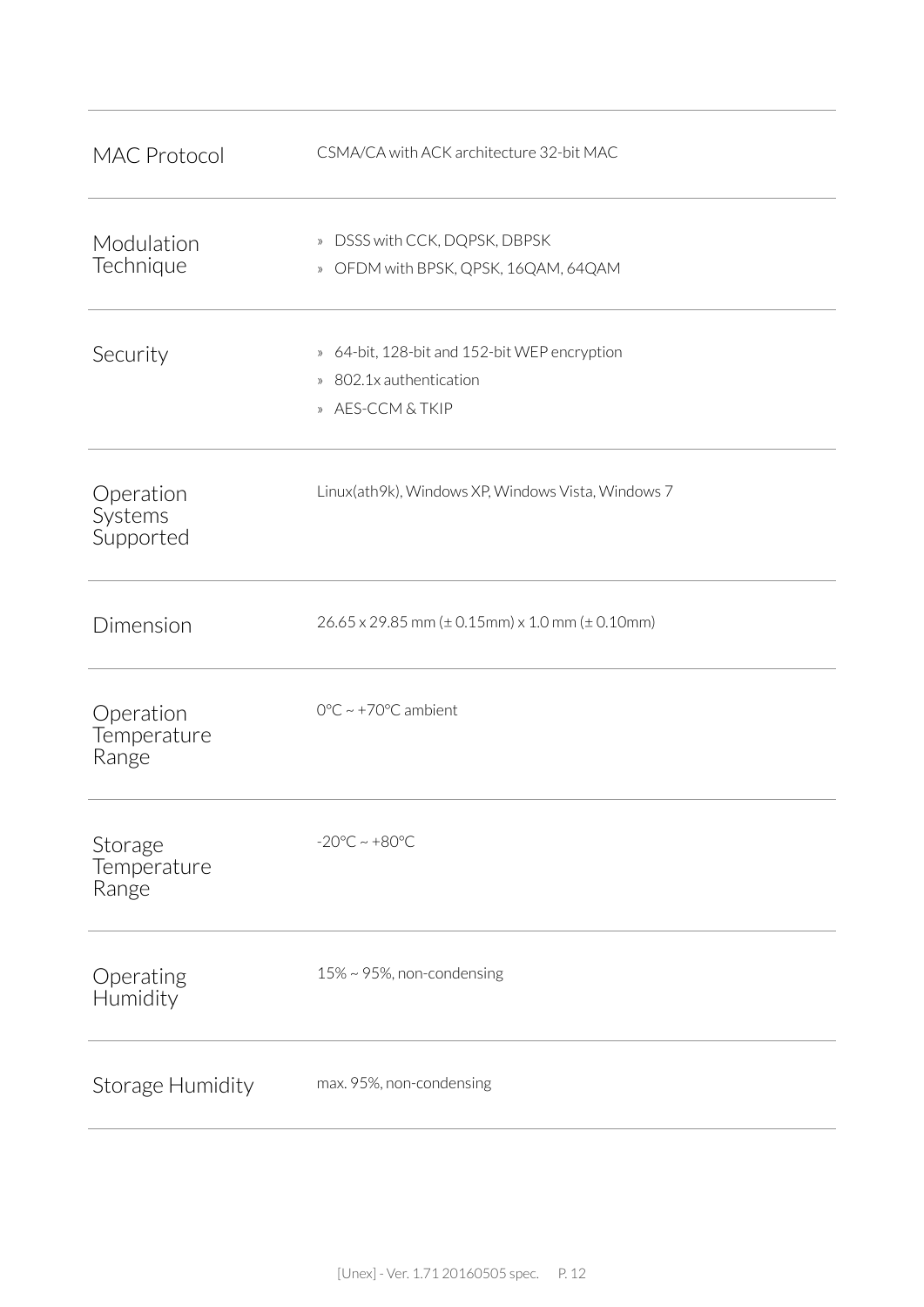| Regulation<br>Compliance               | Atheros FCC, CE, IC, Telec etc. certification status       |
|----------------------------------------|------------------------------------------------------------|
| Environment-<br>Friendly<br>Compliance | RoHS                                                       |
| Antenna                                | two Hirose U.FL ultra-miniature coaxial antenna connectors |